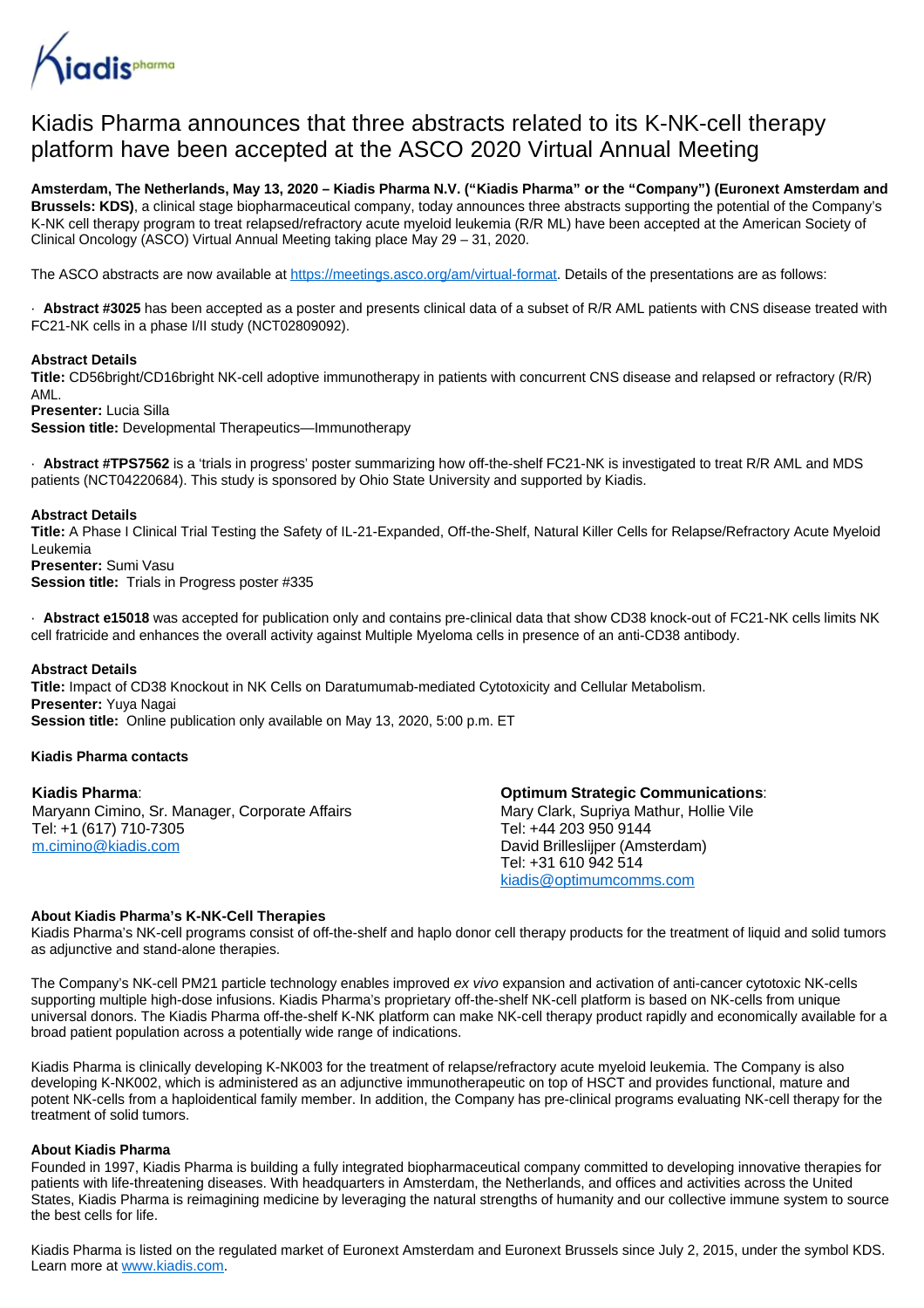### **Forward Looking Statements**

Certain statements, beliefs and opinions in this press release are forward-looking, which reflect Kiadis Pharma's or, as appropriate, Kiadis Pharma's officers' current expectations and projections about future events. By their nature, forward-looking statements involve a number of known and unknown risks, uncertainties and assumptions that could cause actual results, performance, achievements or events to differ materially from those expressed, anticipated or implied by the forward-looking statements. These risks, uncertainties and assumptions could adversely affect the outcome and financial effects of the plans and events described herein. A multitude of factors including, but not limited to, changes in demand, regulation, competition and technology, can cause actual events, performance, achievements or results to differ significantly from any anticipated or implied development. Forward-looking statements contained in this press release regarding past trends or activities should not be taken as a representation that such trends or activities will continue in the future. As a result, Kiadis Pharma expressly disclaims any obligation or undertaking to release any update or revisions to any forward-looking statements in this press release as a result of any change in expectations or projections, or any change in events, conditions, assumptions or circumstances on which these forward-looking statements are based. Neither Kiadis Pharma nor its advisers or representatives nor any of its subsidiary undertakings or any such person's officers or employees guarantees that the assumptions underlying such forward-looking statements are free from errors nor does either accept any responsibility for the future accuracy of the forward-looking statements contained in this press release or the actual occurrence of the anticipated or implied developments. You should not place undue reliance on forward-looking statements, which speak only as of the date of this press release.



# Kiadis Pharma kondigt drie presentaties over K-NK-celtherapieplatform op ASCO 2020

**Amsterdam, 13 mei 2020 – Kiadis Pharma N.V. ('Kiadis Pharma' of de 'Onderneming') (Euronext Amsterdam en Brussel: KDS)**, gaat drie presentatie houden op de (dit jaar virtuele) bijeenkomst van de American Society of Clinical Oncology (ASCO), van 29 mei tot 31 mei 2 2020. De drie presentaties zijn gericht op het potentieel van het KNK-celtherapieprogramma voor de behandeling van terugkerende acute myeloïde leukemie (R/R ML).

De volledige ASCO presentaties zijn beschikbaar op www.asco.org. Hier volgen nadere gegevens van de presentaties:

· **Abstract 3025** is geaccepteerd als posterpresentatie en toont de klinische gegevens van een subset van R/R AML-patiënten met CNSziekte, die behandeld zijn met FC21-NK cellen in een fase I/II-studie (NCT02809092).

#### **Details van de presentatie**

**Titel:** 'CD56bright/CD16bright NK-cell adoptive immunotherapy in patients with concurrent CNS disease and relapsed or refractory (R/R) AML' (CD56bright/CD16bright NK-cel adoptie-immunotherapie bij patiënten met een gelijktijdige CNS-aandoening en teruggekeerd of refractair (R/R) AML). **Presentator:** Lucia Silla

**Sessietitel:** Developmental Therapeutics—Immunotherapy (Ontwikkelingstherapie - Immunotherapie)

· **Abstract TPS7562** is een posterpresentatie in de categorie 'lopende studies' waarin wordt samengevat hoe gebruiksklare FC21-NK wordt onderzocht voor de behandeling van R/R AML- en MDS-patiënten (NCT04220684). Deze studie wordt uitgevoerd door Ohio State University en ondersteund door Kiadis.

#### **Details van de presentatie**

**Titel:** 'A Phase I Clinical Trial Testing the Safety of IL-21-Expanded, Off-the-Shelf, Natural Killer Cells for Relapse/Refractory Acute Myeloid Leukemia' (Een fase I-klinische studie naar de veiligheid van IL-21-expansie, gebruiksklare, natural killer-cellen voor teruggekeerde of refractair acute myeloïde leukemie).

# **Presentator:** Sumi Vasu

**Sessietitel:** Trials in Progress poster #335 (Lopende studies posterpresentatie 335)

· **Abstract #**e15018 werd geaccepteerd voor publicatie en bevat preklinische gegevens die tonen dat een CD38 knock-out van FC21-NKcellen de NK cel fratricide beperkt en de algemene activiteit tegen Multipel Myeloom cellen in aanwezigheid van een anti-CD38 antilichaam verbetert.

## **Details van de presentatie**

**Titel:** 'Impact of CD38 Knockout in NK Cells on Daratumumab-mediated Cytotoxicity and Cellular Metabolism' (Impact van CD38-knockout in NK-cellen op met Daratumumab gemedieerde cytotoxiciteit en cellulair metabolisme). **Presentator:** Yuya Nagai

**Sessietitel:** Online publicatie beschikbaar op 13 mei 2020, 17:00 EST

## **Voor meer informatie:**

**Kiadis Pharma**: Maryann Cimino, Sr. Manager, Corporate Affairs [Tel: +1 \(617\) 710-7305](mailto:m.cimino@kiadis.com)

**Optimum Strategic Communications**: Mary Clark, Supriya Mathur, Hollie Vile Tel: +44 203 950 9144